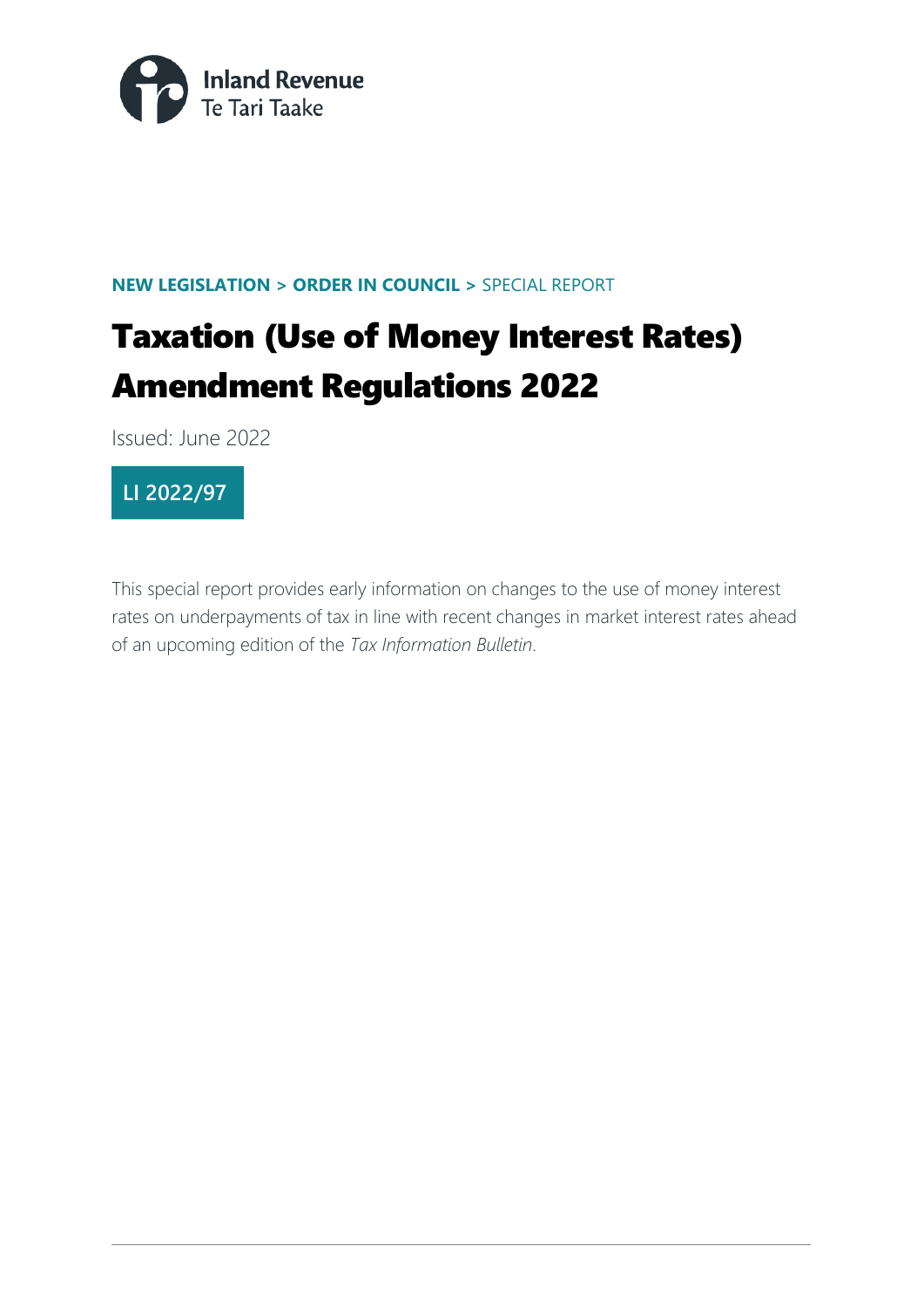

## **Table of Contents**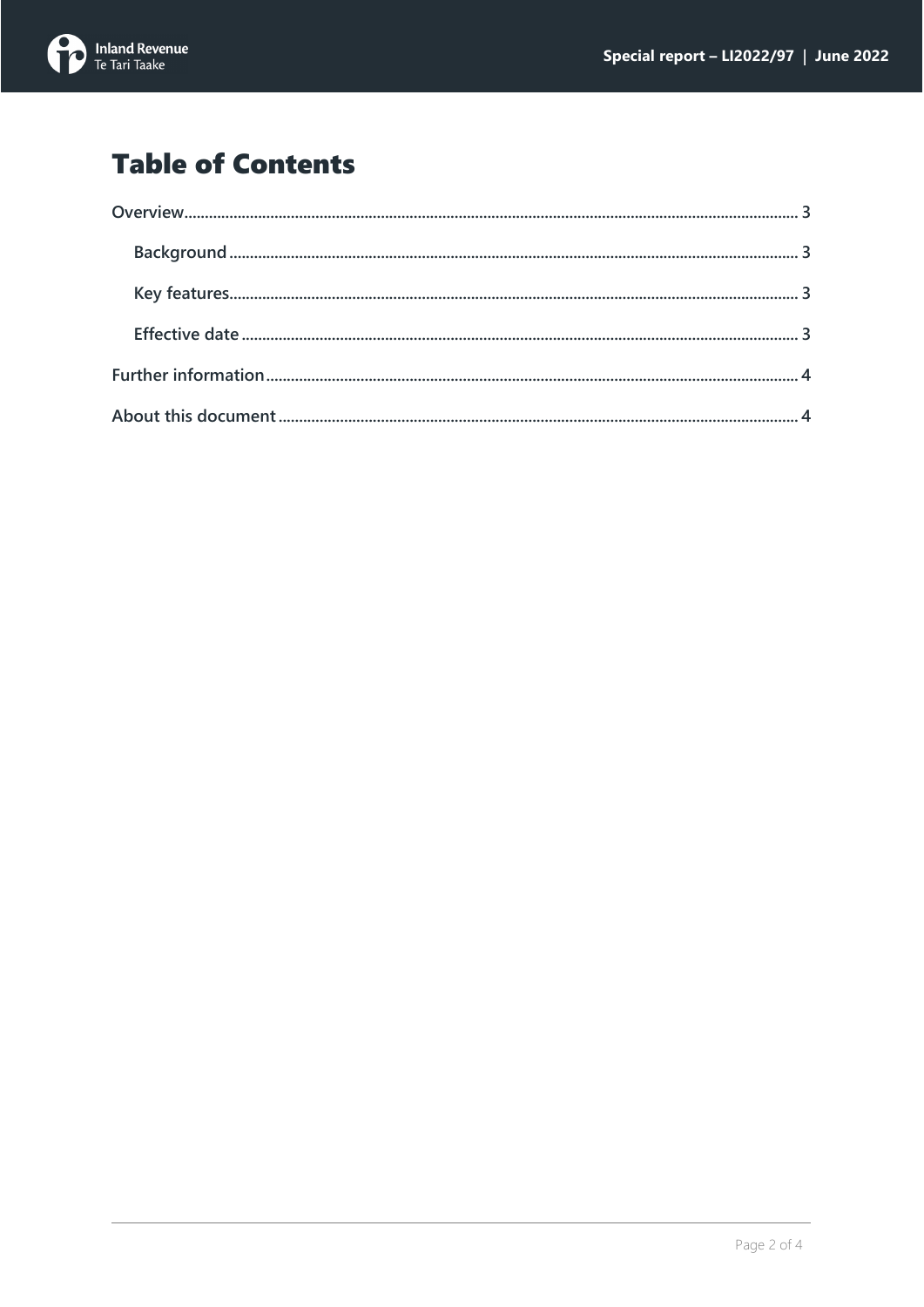

## <span id="page-2-0"></span>**Overview**

*Sections 120E(1) and 120H of the Tax Administration Act 1994*

The use of money interest (UOMI) rate on underpayments of taxes and duties has changed in line with market interest rates.

#### <span id="page-2-1"></span>Background

The UOMI underpayment rate is charged to taxpayers on underpayments of tax to Inland Revenue, while the UOMI overpayment rate is paid to taxpayers on money paid to Inland Revenue exceeding their tax liability.

Section 120H(1)(b) of the Tax Administration Act 1994 permits the making of regulations by Order in Council to set the UOMI underpayment and overpayment rates. Once a rate is set, it remains at that rate until changed by a subsequent Order in Council.

The UOMI underpayment rate is based on the 'floating first mortgage new customer housing rate' series published by the Reserve Bank (RBNZ) each month, while the UOMI overpayment rate is based on RBNZ's '90-day bank bill rate' series each month. The UOMI rates are both adjusted if either the RBNZ 90-day bank bill rate or the floating first mortgage new customer housing rate moves by 1% or more, or if one of these indexes moves by 0.2% or more and the UOMI rates have not been adjusted in the last 12 months.

The UOMI rates are reviewed regularly to ensure they are in line with market interest rates. The new UOMI underpayment rate and existing UOMI overpayment rate are consistent with the floating first mortgage new customer housing rate and the 90-day bank bill rate.

### <span id="page-2-2"></span>Key features

The new underpayment rate is 7.28% (previously 7.00%). The overpayment rate remains at 0%.

### <span id="page-2-3"></span>Effective date

The new UOMI underpayment rate applies on and after 10 May 2022.